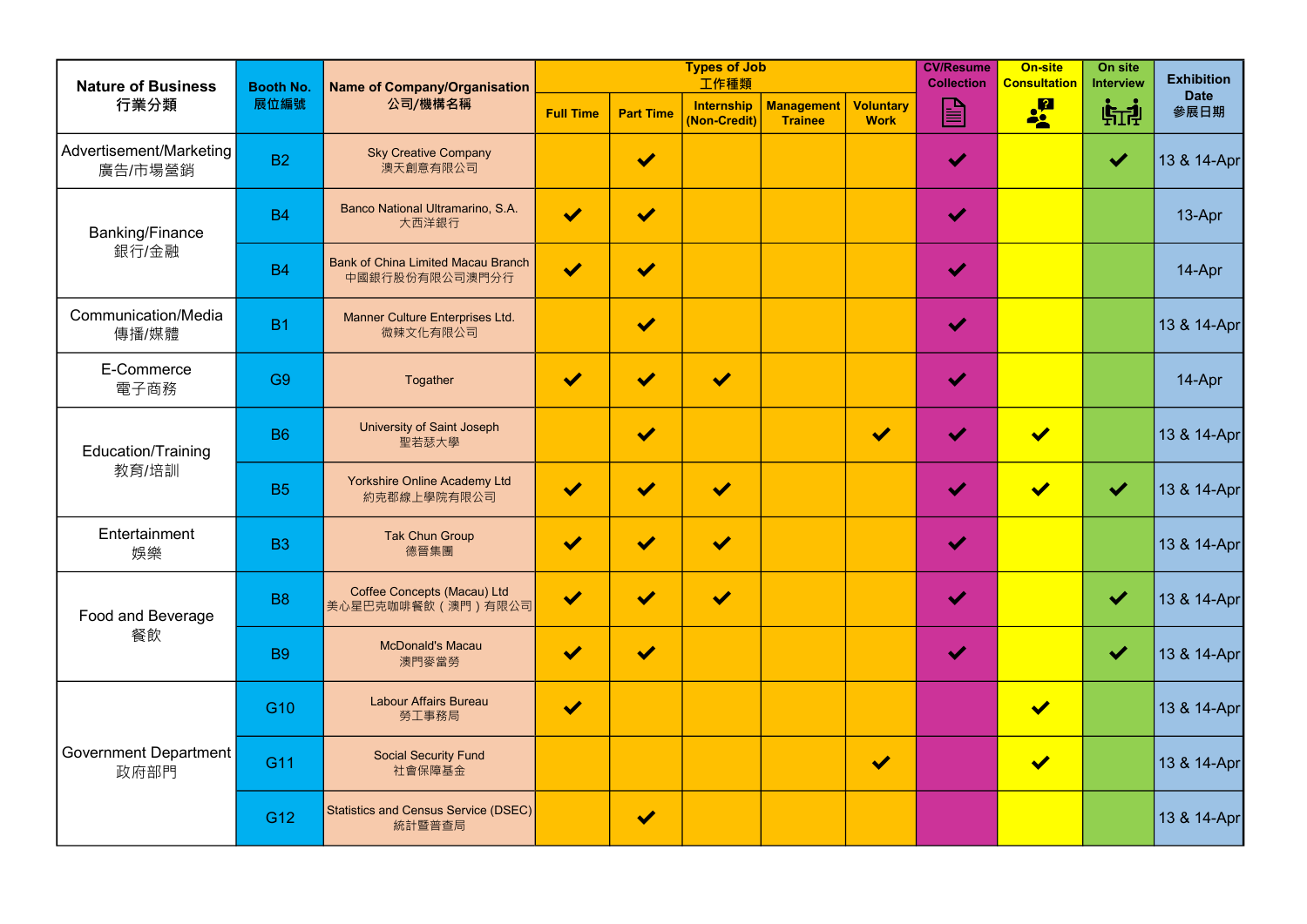| <b>Nature of Business</b><br>行業分類 | <b>Booth No.</b><br>展位編號 | <b>Name of Company/Organisation</b><br>公司/機構名稱               |                      |                      | <b>Types of Job</b><br>工作種類       |                              | <b>CV/Resume</b><br><b>Collection</b> | <b>On-site</b><br><b>Consultation</b> | On site<br><b>Interview</b> | <b>Exhibition</b>    |                     |
|-----------------------------------|--------------------------|--------------------------------------------------------------|----------------------|----------------------|-----------------------------------|------------------------------|---------------------------------------|---------------------------------------|-----------------------------|----------------------|---------------------|
|                                   |                          |                                                              | <b>Full Time</b>     | <b>Part Time</b>     | <b>Internship</b><br>(Non-Credit) | Management<br><b>Trainee</b> | <b>Voluntary</b><br><b>Work</b>       | $\blacksquare$                        | <b>of</b> a                 | 航乱                   | <b>Date</b><br>參展日期 |
|                                   | G <sub>1</sub>           | <b>Galaxy Entertainment Group</b><br>銀河娛樂集團                  | $\blacktriangledown$ |                      |                                   |                              |                                       | $\blacktriangledown$                  | $\blacktriangledown$        |                      | 13-Apr              |
|                                   | G <sub>2</sub>           | L'Arc Macau<br>澳門凱旋門                                         | $\blacktriangledown$ | $\blacktriangledown$ |                                   |                              |                                       | $\blacktriangledown$                  | $\blacktriangledown$        |                      | 13-Apr              |
|                                   | G <sub>3</sub>           | Lisboeta Macau/<br>葡京人                                       | $\blacktriangledown$ |                      |                                   |                              |                                       | $\blacktriangledown$                  |                             |                      | 13-Apr              |
|                                   | G <sub>4</sub>           | <b>Melco Resorts &amp; Entertainment</b><br>新濠博亞娛樂           | $\blacktriangledown$ |                      |                                   |                              |                                       | $\blacktriangledown$                  |                             |                      | 13-Apr              |
| Hotel/Resort<br>酒店/度假村            | G <sub>5</sub>           | <b>MGM</b><br>美高梅                                            | $\blacktriangledown$ |                      |                                   |                              |                                       | $\blacktriangledown$                  | $\blacktriangledown$        |                      | 13-Apr              |
|                                   | G <sub>6</sub>           | <b>Regency Art Hotel</b><br>麗景灣藝術酒店                          | $\blacktriangledown$ |                      |                                   |                              |                                       |                                       |                             |                      | 13 & 14-Apr         |
|                                   | G <sub>9</sub>           | Sands China Ltd.<br>金沙中國有限公司                                 | $\blacktriangledown$ | $\blacktriangledown$ |                                   | $\blacktriangledown$         |                                       | $\blacktriangledown$                  | $\blacktriangledown$        |                      | 13-Apr              |
|                                   | G <sub>8</sub>           | Sociedade de Jogos de Macau, S.A.<br>澳門博彩股份有限公司              | $\blacktriangledown$ |                      |                                   |                              |                                       | $\blacktriangledown$                  |                             |                      | 13 & 14- Apr        |
|                                   | G <sub>5</sub>           | <b>The Macau Roosevelt</b><br>澳門羅斯福酒店                        | $\blacktriangledown$ | $\blacktriangledown$ |                                   |                              |                                       | $\blacktriangledown$                  |                             |                      | 14-Apr              |
|                                   | G7                       | Wynn Resorts (Macau) Limited<br>永利渡假村(澳門)股份有限公司              | $\blacktriangledown$ |                      |                                   | $\blacktriangledown$         |                                       | $\blacktriangledown$                  |                             |                      | 13-Apr              |
| <b>Human Resources</b><br>人力資源    | <b>B11</b>               | <b>EvolutionHR Consultancy Limited</b><br>EvolutionHR 諮詢有限公司 | $\blacktriangledown$ | <b>M</b>             | $\blacktriangledown$              |                              |                                       | $\blacktriangledown$                  | $\blacktriangledown$        | $\blacktriangledown$ | 13 & 14-Apr         |
|                                   | <b>B12</b>               | <b>JC Human Resources Consulting</b><br>JC人力資源顧問             | $\blacktriangledown$ | $\blacktriangledown$ | $\blacktriangledown$              |                              |                                       | $\blacktriangledown$                  | $\blacktriangledown$        |                      | 13 & 14-Apr         |
|                                   | <b>B13</b>               | Manpower Service (Macau) Limited<br>萬寶盛華服務(澳門)有限公司           | $\blacktriangledown$ | $\blacktriangledown$ |                                   |                              |                                       | $\blacktriangledown$                  | $\blacktriangledown$        | $\blacktriangledown$ | 13 & 14-Apr         |
|                                   | <b>B14</b>               | MSS Recruitment - hello-jobs.com<br>MSS全策顧問 - 哈囉好工網          | $\blacktriangledown$ |                      | $\blacktriangledown$              |                              |                                       | $\blacktriangledown$                  | $\blacktriangledown$        |                      | 13 & 14-Apr         |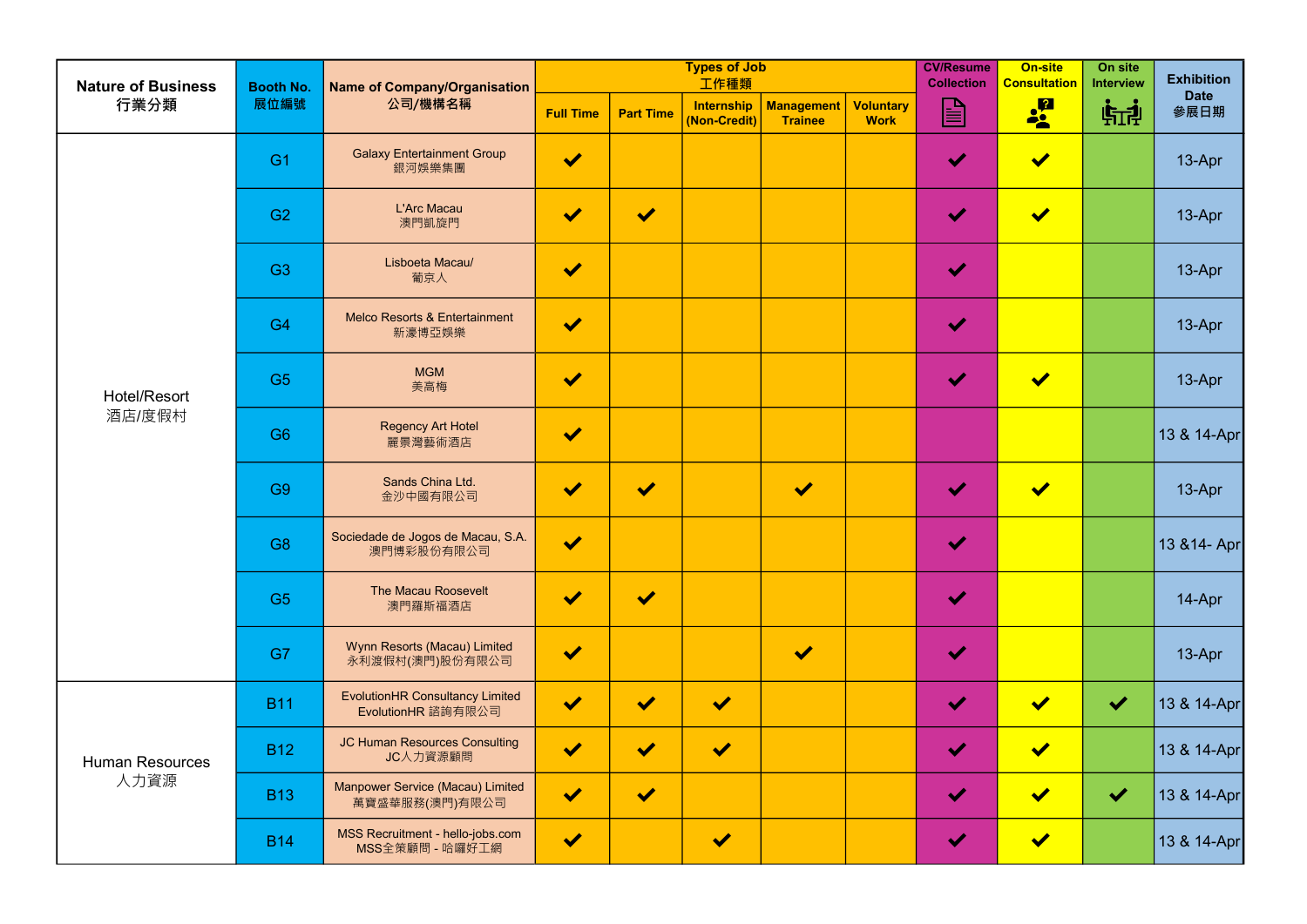| <b>Nature of Business</b>                  | <b>Booth No.</b><br>展位編號 | <b>Name of Company/Organisation</b><br>公司/機構名稱                                  |                      |                       | <b>Types of Job</b><br>工作種類       |                              | <b>CV/Resume</b><br><b>Collection</b> | <b>On-site</b><br><b>Consultation</b> | On site<br><b>Interview</b> | <b>Exhibition</b>    |                     |
|--------------------------------------------|--------------------------|---------------------------------------------------------------------------------|----------------------|-----------------------|-----------------------------------|------------------------------|---------------------------------------|---------------------------------------|-----------------------------|----------------------|---------------------|
| 行業分類                                       |                          |                                                                                 | <b>Full Time</b>     | <b>Part Time</b>      | <b>Internship</b><br>(Non-Credit) | Management<br><b>Trainee</b> | <b>Voluntary</b><br><b>Work</b>       | B                                     | <b>of</b> a                 | 航乱                   | <b>Date</b><br>參展日期 |
| <b>Information Tecnology</b><br>資訊科技       | G <sub>1</sub>           | <b>BoardWare Information System</b><br>Limited<br>博維資訊系統有限公司                    | $\blacktriangledown$ |                       | $\blacktriangledown$              |                              |                                       | $\blacktriangledown$                  | $\blacktriangledown$        |                      | 14-Apr              |
|                                            | G <sub>2</sub>           | Hasee Computer (Macau) Ltd.<br>神舟電腦(澳門)有限公司                                     | $\blacktriangledown$ | $\blacktriangleright$ | $\blacktriangledown$              | $\blacktriangledown$         |                                       | $\blacktriangledown$                  | $\blacktriangledown$        | $\blacktriangledown$ | 14-Apr              |
|                                            | G13                      | <b>NetCraft Information Technology</b><br>(Macau) Co., Ltd.<br>天網資訊科技 (澳門) 有限公司 | $\blacktriangledown$ |                       |                                   |                              |                                       | $\blacktriangledown$                  |                             |                      | 13 & 14-Apr         |
|                                            | G14                      | Yonyou Softward (Macau) Co., Ltd.<br>用友軟件 (澳門) 有限公司                             | $\blacktriangledown$ |                       | $\blacktriangledown$              |                              |                                       | $\blacktriangledown$                  |                             |                      | 13 & 14-Apr         |
|                                            | G15                      | ZhuHai JieLi Technology Co., Ltd<br>珠海市杰理科技股份有限公司                               | $\blacktriangledown$ |                       |                                   |                              | $\blacktriangledown$                  | $\blacktriangledown$                  |                             |                      | 13 & 14-Apr         |
| Innovation and<br>Entrepreneurship<br>創新創業 | <b>B18</b>               | Macao Startup Club<br>澳門創業俱樂部                                                   | $\blacktriangledown$ |                       | $\blacktriangledown$              |                              |                                       | $\blacktriangledown$                  |                             |                      | 14-Apr              |
|                                            | G <sub>5</sub>           | Niu + Space<br>粵港澳(南沙城)國際青創社區                                                   | $\blacktriangledown$ |                       | $\blacktriangledown$              |                              |                                       | $\blacktriangledown$                  |                             |                      | 14-Apr              |
| Insurance<br>保險                            | <b>B7</b>                | Fidelidade Macau - Insurance<br><b>Company Limited</b><br>忠誠澳門保險股份有限公司          | $\blacktriangledown$ |                       |                                   |                              |                                       |                                       |                             | $\blacktriangledown$ | 14-Apr              |
| Integrated<br>綜合                           | <b>B10</b>               | <b>CSI Group</b><br>CSI 集團                                                      | $\blacktriangledown$ | $\blacktriangleright$ | $\blacktriangledown$              |                              | $\blacktriangledown$                  |                                       | $\blacktriangledown$        | $\blacktriangledown$ | 13 & 14-Apr         |
| Logistics<br>物流                            | <b>B15</b>               | <b>Macan Logistics Limited</b><br>馬浚物流有限公司                                      | $\blacktriangledown$ | $\blacktriangledown$  |                                   | $\blacktriangledown$         |                                       | $\blacktriangleright$                 | $\blacktriangledown$        | $\blacktriangledown$ | 13 & 14-Apr         |
| Manufacturing/Producing<br>製造/生產           | <b>B7</b>                | Gree Electric Appliances, Inc. of<br>Zhuhai<br>珠海格力電器股份有限公司                     | $\blacktriangledown$ |                       | $\blacktriangledown$              |                              |                                       | $\blacktriangledown$                  |                             |                      | 13-Apr              |